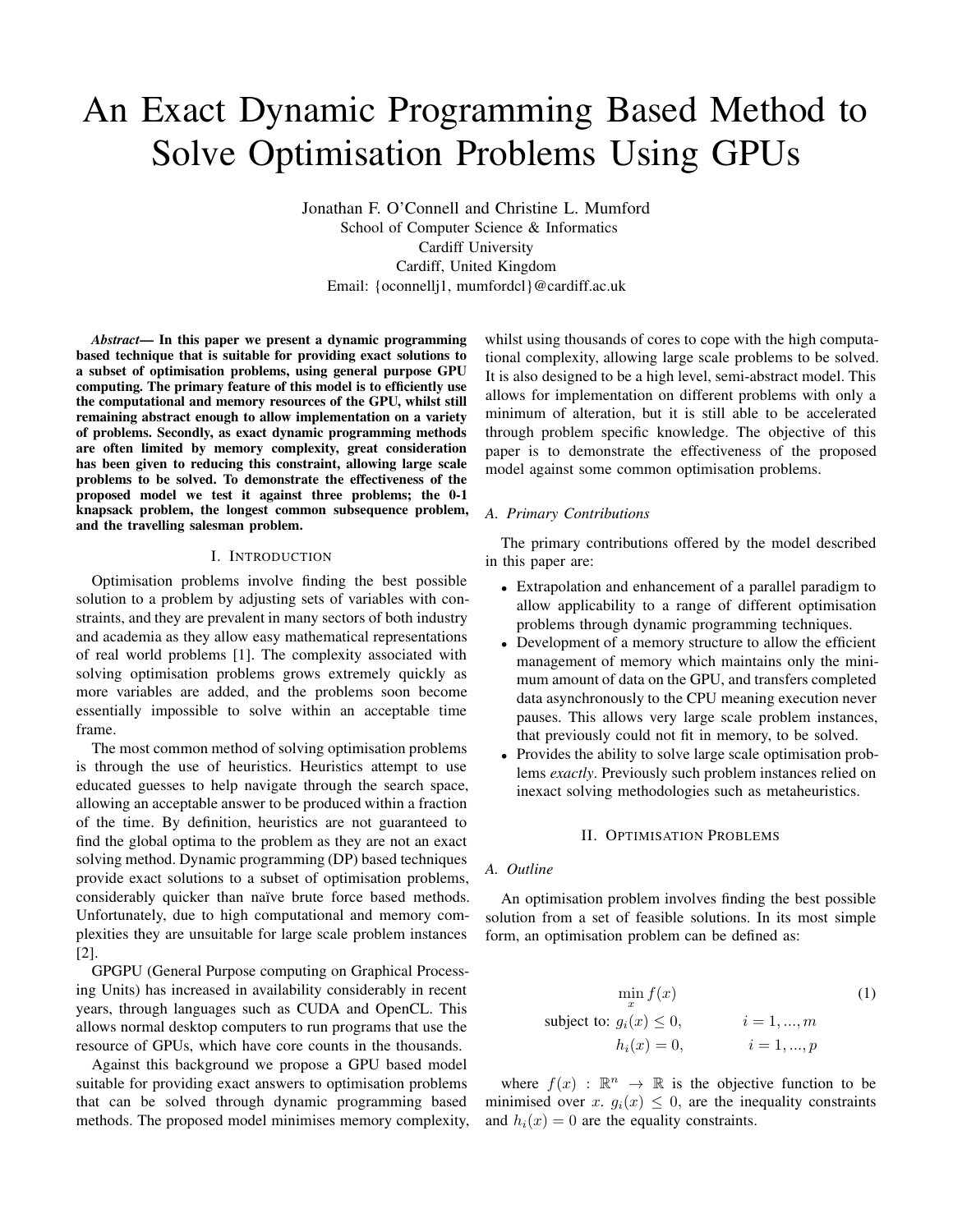#### *B. Dynamic Programming*

Dynamic programming is a term used to describe a method of programming in which a large or complex problem is broken down into smaller subproblems, which are quicker to solve and can be reconstructed into the final solution. As discussed, dynamic programming methods guarantee optimality as well as an exact answer. Within the context of optimisation problems, this means *the* optimal solution to the problem is guaranteed, but this leads to high computational and memory complexity.

## *C. Example Problems & Associated DP Solving Methodology*

*1) Longest Common Subsequence Problem:* The longest common subsequence (LCS) problem is concerned with identifying the longest subsequence present in a set of multiple input strings. This problem is at the core of many bioinformatics and pattern matching algorithms.

String  $C = c_1, c_2, ..., c_p$  is a subsequence of string  $A =$  $a_1, a_2, ... a_m$  if there is a mapping  $F : \{1, 2, ..., p\} \rightarrow$  $\{1, 2, ..., k\}$  such that  $F(i) = k$  iff  $c_i = a_k$  and *F* is a strictly increasing function. *C* can be formed by deleting  $m - p$  (not necessarily adjacent) symbols from *A*.

From this a common subsequence is defined as: *C* is a common subsequence of *A* and *B* iff *C* is a subsequence of *A* and a subsequence of *B*. Therefore *C* is the longest common subsequence of *A* and *B* iff:

- *• C* is a common subsequence of *A* and *B*
- *•* There is no common subsequence *D*, for which the length of *D* is larger than *C*

This can be solved through DP by constructing a scoring matrix *S* of size *n* by *m* in which  $S_{ij}$  (where  $1 \leq i \leq j$  $n, 1 \leq j \leq m$ ) maintains the longest common subsequence for substrings  $a_1, a_2, \ldots a_i$  and  $b_1, b_2, \ldots, b_i$ ; therefore the LCS length can be found at  $S_{n,m}$ . These values are filled using the following function:

$$
S_{ij} = \begin{cases} 0 & i \text{ or } j = 0\\ S_{i-1,j-1} & a_i = b_j\\ \max(S_{i-1,j}, S_{i,j-1}) & \text{otherwise} \end{cases}
$$
 (2)

*2) 0-1 Knapsack Problem:* The knapsack problem is a classic algorithm in combinatorial optimisation. Given a set of items with an integer mass and value, select the most profitable set of items whilst not exceeding a defined weight constraint. Although this problem is simplistic in nature, when extended it forms the basis of many packing and shipping algorithms.

The 0-1 Knapsack Problem restricts the number of times each item can be selected to zero or one. Let there be a set of items,  $z_1, z_2, ..., z_n$  where  $z_i$  has a value  $v_i \in \mathbb{N}_+^*$  and a weight  $w_i \in \mathbb{N}_+^*$ .  $x_i$  is a boolean defining whether the item  $z_i$ is selected. The maximum weight of the selected items cannot exceed  $W \in \mathbb{N}_+^*$ .

$$
\max \sum_{i=1}^{n} v_i x_i
$$
\nsubject to:

\n
$$
\sum_{i=1}^{n} w_i x_i \leq W, \qquad x_i \in \{0, 1\}
$$

This maximises the sum of the value of the items selected, whilst ensuring that the weight constraint, *W*, is not violated.

To solve this through DP, a scoring grid *S* must be created of size *n* by *W* in which  $S_{ij}$  (where  $1 \leq i \leq n, 1 \leq j \leq W$ ) defines the maximum value that can be attained with weight less than or equal to *W* using items up to *i*; therefore the maximum value can be found at  $S_{nW}$ . The values in the grid are filled using the following function:

$$
S_{ij} = \begin{cases} 0 & i = 0\\ S_{i-1,j} & w_i > j\\ \max(S_{i-1,j}, S_{i-1,j-w_i} + v_i) & w_i \le j \end{cases}
$$
 (4)

*3) The Travelling Salesman Problem:* The travelling salesman problem (TSP) is a well established problem within the field of computer science. Given a set of cities, labelled  $1, 2, \ldots, n$ , the goal is to find the shortest route that allows each city to be visited exactly once and the route to start and end at the same point. It has a huge computational complexity making exact solving impossible; however, it is at the core of many vehicle routing algorithms.

For an *n* city problem  $x_{ij}$  is defined as:

$$
x_{ij} = \begin{cases} 1 & \text{the path goes from city } i \text{ to city } j \\ 0 & \text{otherwise} \end{cases}
$$

Let  $u_i$  be a temporary variable and  $c_{i,j}$  be the cost of moving between cities *i* and *j*. This problem can then be defined as an integer linear program [3]:

$$
\min \sum_{i=0}^{n} \sum_{j \neq i, j=0}^{n} c_{ij} x_{ij}
$$
\nsubject to:

\n
$$
0 \leq x_{ij} \in \{0, 1\} \leq 1
$$
\n
$$
u_i \in \mathbb{Z}
$$
\n
$$
i, j = 0, ..., n
$$
\n
$$
\sum_{i=0, i \neq j}^{n} x_{ij} = 1
$$
\n
$$
j = 0, ..., n
$$
\n
$$
\sum_{j=0, j \neq i}^{n} x_{ij} = 1
$$
\n
$$
i = 0, ..., n
$$
\n
$$
i = 0, ..., n
$$
\n
$$
i = 0, ..., n
$$
\n
$$
i = 0, ..., n
$$
\n
$$
u_i - u_j + nx_{ij} \leq n - 1
$$
\n
$$
1 \leq i \neq j \leq n
$$
\n(5)

The first set of equalities ensure that each city can only be arrived at from exactly one other city. The second set of equalities requires that from each city there is a departure to exactly one other city. Finally, the last constraint ensures that there is only a single tour covering all cities, and there cannot be multiple, simultaneous disjoint tours.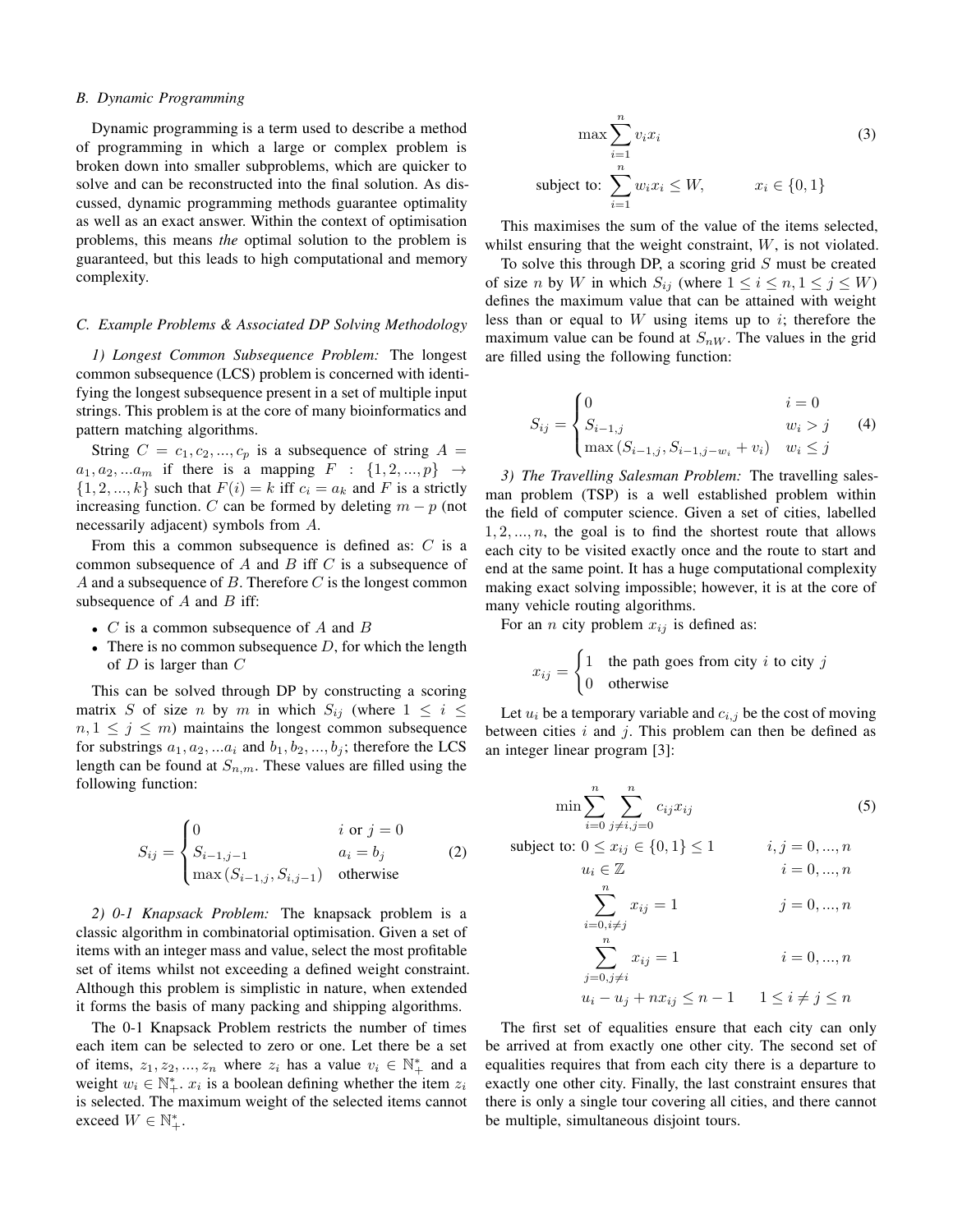To represent this through DP, assuming city *x* as a start point: for every other vertex *i* we find the minimum cost path with *x* as the starting point, *i* as the ending point, and all vertices appearing exactly once. Let the cost of this path be  $p_i$ . Therefore the cost of the cycle would be  $p_i + c_{i,x}$ . Thus the optimal tour is  $\forall$ *i* min ( $p_i + c_{i,x}$ ).

 $p_i$  is calculated through the creation of multiple scoring grids, *S*, which are created and filled through a recursive relationship.  $S_{Xi}$  is defined as the minimum cost path visiting each vertex in set *X* exactly once, starting at 1 and ending at *i*. This can be represented using the following recursive case:

$$
S_{X,i} = \begin{cases} c_{1,i} & |X| = 2\\ \min\left(S_{X\setminus i,j} + c_{ji}\right) & j \in X \land j \neq i \land j \neq 1 \end{cases} \tag{6}
$$

Therefore for a set of size  $n, n-2$  subsets are considered, each of size  $n-1$  excluding node *n*.

## III. ACCELERATING OPTIMISATION PROBLEMS BY CUDA

#### *A. Outline of CUDA*

CUDA, the Compute Unified Device Architecture, is a programming language developed by NVIDIA, to enable the implementation of GPGPU programs on NVIDIA hardware. Briefly introduced is the computational model adapted by CUDA to provide a background for concepts discussed in this paper, but for full details readers are referred to the papers [4], [5].

CUDA adopts a Single-Instruction; Multiple-Thread (SIMT) programming model. Threads are organised into 3D groups called *blocks*, and groups of blocks are organised into larger 3D groups called *grids*. The dimensions of the blocks and grids only serve as an abstract representation to aid with indexing data.

Blocks can be executed in any order, therefore they must be independent of each other. Once computation has begun on a block, it will execute to completion before unloading again. Threads are dispatched to be executed in a group called a *warp*. All threads in a warp follow the same execution path; therefore, code divergence in CUDA must be minimised. When divergence is encountered in CUDA, the warp is partitioned such that all threads that satisfy one code path are executed, and threads that do not satisfy that path remain idle. When execution of the path completes, the warp is restarted and the other path(s) executed.

Generally, the memory employed by CUDA is slow. *Global* memory is accessible across all blocks, but has relatively high access times, as do the other global stores of *texture* and *constant*. *Shared* memory is quicker and is accessible by all members of the same block; additionally, registers are available on a per thread basis. In an effort to hide the slow global memory access times, CUDA will context switch other warps in whilst waiting for memory transactions to complete, in order to maximise *transactions in flight*.

#### *B. Applicability of GPGPUs to Optimisation Problems*

GPGPU implementations of solving methodologies for optimisation problems are often highly problem specific, or merely GPU re-implementations of established heuristic solving methodologies.

In the context of DP, GPUs can be considered to be suitable as the matrix based structures at the core of DP match the architecture of CUDA very well. However, it is challenging to implement and parallelize a DP effectively due to the large memory complexity, a problem which is compounded by the relatively slow memory speeds offered by the GPU. Furthermore, dependencies between blocks can cause problems, as blocks in CUDA can be executed in any order. These problems are addressed by the model proposed in this paper.

### *C. Existing Research*

We now consider the existing methodologies of parallelising these problems and algorithms available in the literature, in order to identify shortcomings in existing methods. Some existing concepts are incorporated into our model.

Algebraic DP, a high level abstract branch of DP, has been parallelised effectively using the GPU [6], by iterating through the scoring grid in a series of *diagonals*. This is because once a diagonal of the grid is calculated, the dependencies for the next have been satisfied. This is effective for algebraic DP; as can be observed, the scoring grid and dependencies will always take the same structure.

We also consider methods tailored to the selected test problems individually, rather than looking for a generic solving method. In the case of the LCS Problem, again the approach of iterating through the grid in a series of diagonals is adopted [7]. This can be enhanced further using some problem specific techniques such as decomposing the grid to better match the underlying architecture of the GPU [8] or pre-computing some additional dependencies first, to allow for greater parallelism [9].

In the case of the knapsack problem, there is only one example of GPU DP in the literature, and this demonstrates that the scoring grid can be restructured such that each row of the matrix can be solved in parallel [10]. Otherwise there are standard heuristic methods available such as evolutionary algorithms [11] and branch and bound [12].

The travelling salesman problem has no exact solving methodologies on the GPU that we are aware of, and this is most likely due to the memory constraints posed by GPU programming. There are however a variety of heuristic solving methods such as genetic algorithms [13] and iterative solution improvement [14].

### IV. PROPOSED MODEL

## *A. Model Design*

The model that we propose aims to be a semi abstract model. It is demonstrated on the three aforementioned problems, but we assert that it can be applied to others with the minimum of adaptation. In some cases our method may not be as quick as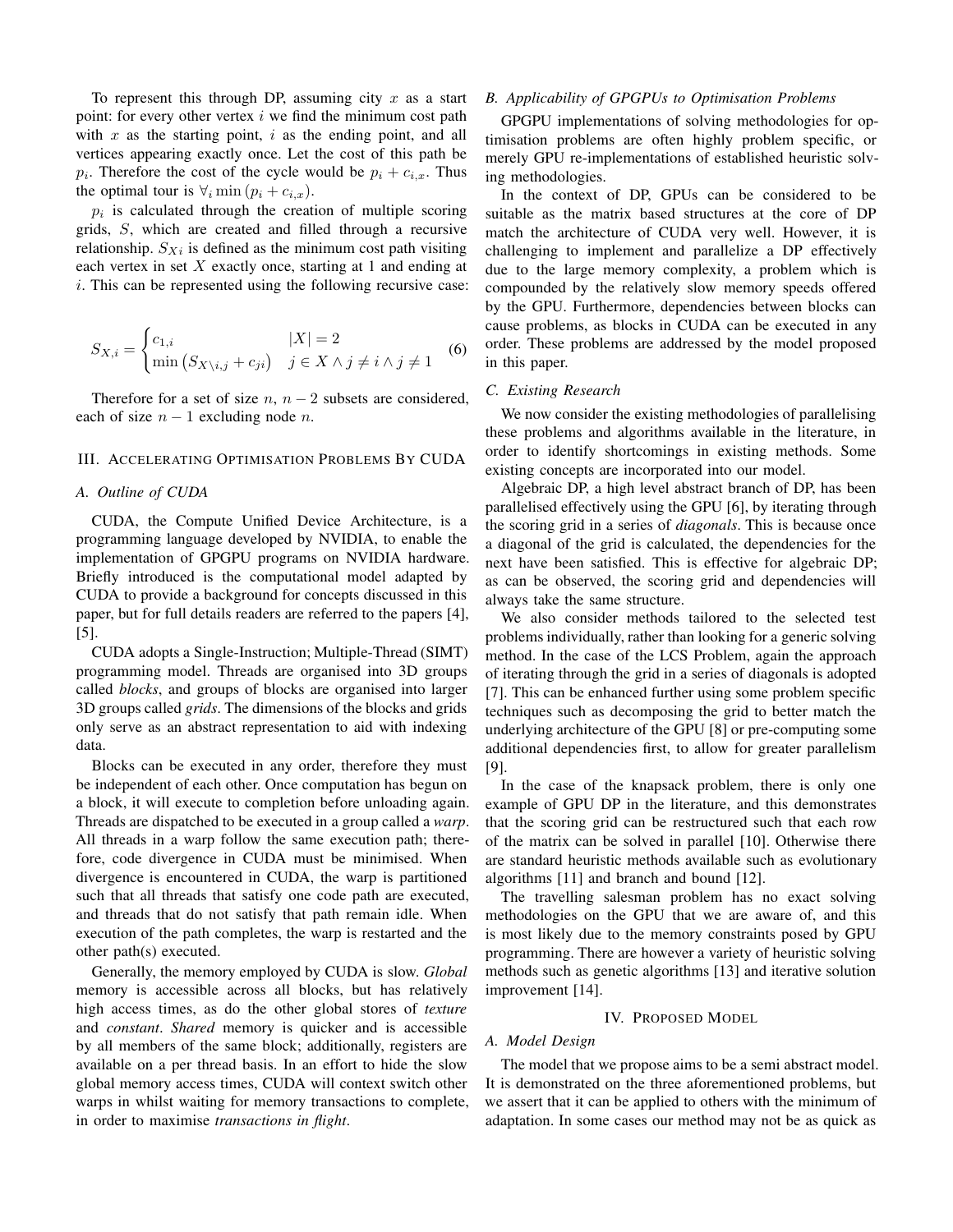

state-of-the-art for every given problem; this is a side-effect of aiming to stay generic.

It can be observed that in the DP definition of all the introduced problems, once one *step* of the problem has been solved, the dependencies for several other steps have been satisfied, shown in Figure 1a. As shown, iterating through the grid in an diagonal based fashion is an established method for DP on the GPU [6], [7], and is demonstrated in Figure 1b. Whilst this approach has been detailed in the literature for specific problems, most notably the LCS problem, to the best of our knowledge it has never before been approached in a generic manner.

Managing memory on the GPU using CUDA is a challenge due to the restrictive amount as well as low access speeds. Because of this, careful consideration must be made to minimise memory requests, and accelerate remaining memory transactions. In CUDA, should memory accesses take place from sequential addresses, CUDA will *coalesce* the memory requests. This is a process by which memory can be read or written, in a single transaction, by every thread in a warp simultaneously.

Therefore, as well as restructuring the DP grid such that all memory is linear, divergence in the code should be reduced as far as possible. This is due to the fact that if even one thread requires a different code path to the others in the warp, its memory access will not be coalesced and an entire memory transaction will be wasted. This is achieved through pre-allocating additional memory so that all threads within a warp have a location to read and write to, albeit redundantly, so as not to cause divergence. The numbers within the grids in Figure 2a represent the iteration of the algorithm, and Figure 2b demonstrates the memory structure in use.

One of the biggest limitations of programming with CUDA is the slow transfer speed between the *host*, the CPU and system memory, and the *device*, the GPU. We overcome this by using asynchronous memory transfer, a feature available in all modern CUDA cards. This allows data to be transferred back to the host whilst the device continues computation. Managing the memory this way also means that it alleviates the limitation of memory complexity associated with DP. The GPU does not have to maintain the whole DP grid, only cells that are required by immediate dependencies; the rest can be asynchronously



Fig. 2. The thread and memory structure adopted. Numbers within the cells represent the iteration that is currently being calculated

pushed back to the much larger system memory with no interruption in computation. In the case of problems that have a very small number of cell dependencies, such as the LCS, this allows much larger problems to be solved through CUDA than was previously possible.

In Figure 2a the thread pattern adopted is depicted, and how the diagonal iterations through the grid are mapped to the multiple threads. As already discussed, whilst some threads will be idle at the beginning and end of execution, periods known as *warm-up* and *warm-down*, they will still be following the same code path to prevent any divergence.

#### *B. Code Enhancements*

Some optimisations can be applied to the model so that it can be accelerated further to cope with the vast computational complexity of the problems. As well as the memory model already detailed, we take further steps to optimise the memory structure further based on [15].

All fixed data is stored in the texture memory of the GPU, for example the test data in the LCS and KS problem, or the travel time matrix in the TSP. This is due to the optimisations available for spatially close data, and most frequently test data is requested sequentially (LCS) or spatially (TSP). This also allows multiple elements to be packed into one data type, minimising memory transactions.



Fig. 3. Representations of how the problems are adapted to fit the model. Dark grey cells denote the current iteration, and light grey are dependencies that must be maintained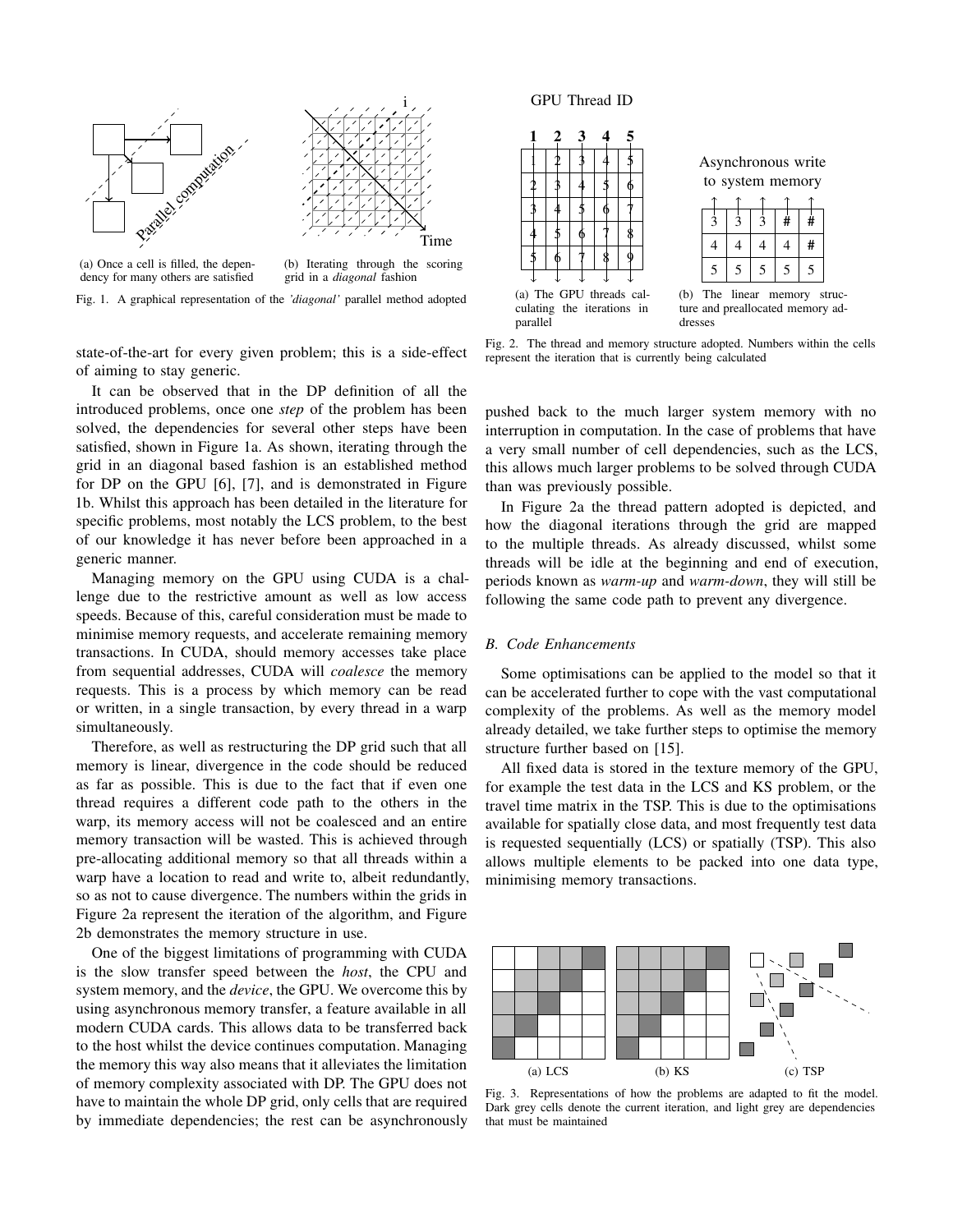

Fig. 4. The runtime of the proposed model on the introduced problems, across varying test instance sizes

## *C. Adapting the Model*

Detailed here is how the mode is adapted to suit the specific problems. In all instances test data is stored in texture memory.

*1) Longest Common Subsequence:* The LCS problem is dependent on the previous two iterations; this allows any other completed iterations before that to be pushed to system memory, see Figure 3a. Due to this it has a low memory complexity on the GPU.

*2) 0-1 Knapsack Problem:* The knapsack problem is dependent on the previous  $j - W$  iterations. This means that the whole scoring grid must be maintained until the halfway point. From that point the oldest iterations can be pushed to system memory; see Figure 3b.

*3) Travelling Salesman Problem:* The travelling salesman problem requires considerably more adaptation. Due to the recursion, each iteration is considerably larger than the last, meaning that a square grid is inappropriate. Therefore at each step, the recursive steps are calculated in parallel, but each iteration requires a new vector scoring grid to store the current diagonal, see Figure 3c.

#### V. EVALUATION

# *A. Testing Configuration*

All GPU testing will be carried out using an NVIDIA Titan GPU, which contains 2688 CUDA cores clocked at 837Mhz and 6GB of memory. The CPU in the system is an Intel 3930k at 3.2GHz with 16GB of system memory running Arch Linux. Average runtimes will be generated across five replicate runs of each test. The problems were compiled using CUDA 6 and GCC 4.9.

Where possible we benchmark the proposed model against the equivalent CPU or GPU DP implementations, depending on what is available in the literature. Due to space constraints, these will not be detailed here, but the reader will be referred to the relevant literatures.

*1) The Longest Common Subsequence Problem:* The longest common subsequence problem will use randomly generated test data, where the length of the match sequence between the two sequences is restricted to 50%. Our implementation of the LCS problem will be compared against the GPU algorithms proposed by Kawanami [16] (KAW) and Kloetzli [8].

*2) The 0-1 Knapsack Problem:* In the case of the KS problem the capacity of the knapsack has a large impact on the complexity, as well as the number of items. Due to this increasing both the capacity and the number of items simultaneously will have a large impact on runtime at each step. Therefore the number of items is fixed at 1,500, with the capacity being incremented between tests. Values and weights will be assigned at random, whilst ensuring all values are less than 30% of the total capacity. This is compared against a branch and bound approach (BB) [17].

*3) The Travelling Salesman Problem:* Test instances for the TSP problem are retrieved from TSPLIB  $<sup>1</sup>$ . The instances</sup> we have selected are a280, att532, pr1002, nrw1379, u2152, fnl4461, with the number in the problem name denoting the amount of cities considered in the problem. We have selected these instances as they provide a range of problem sizes. There are very few exact approaches to the TSP problem available for the GPU available in the literature - nearly all are inexact heuristic methods - therefore we compare against a branch and bound method implementation [18].

#### *B. Computational Results*

Due to the nature of exact solving methodologies, as already outlined in this paper, CPU implementations have large running times. This causes a large differential in the timings between the CPU and the GPU. Also as there are very few, or in some instances not any, exact implementations available on the GPU, finding reference implementations for comparison is challenging. Therefore simple runtime execution profiling is not the most effective method of evaluating the proposed model, but it does provide a basic insight to performance and runtimes. Efficiency of the model is more carefully considered in the following section.

In the case of the LCS problem, see Figure 4a, our model is the fastest implementation, in all tests. Kloetzi provides the slowest implementation, and it is our belief that the fluctuations in runtime are caused by certain problem sizes not mapping exactly to the hardware or algorithmic structure, as these fluctuations persist across replicate runs. Kawanami is quicker, as it is in essence an augmented version of Kloetzi.

<sup>1</sup>http://www.iwr.uni-heidelberg.de/groups/comopt/software/TSPLIB95/tsp/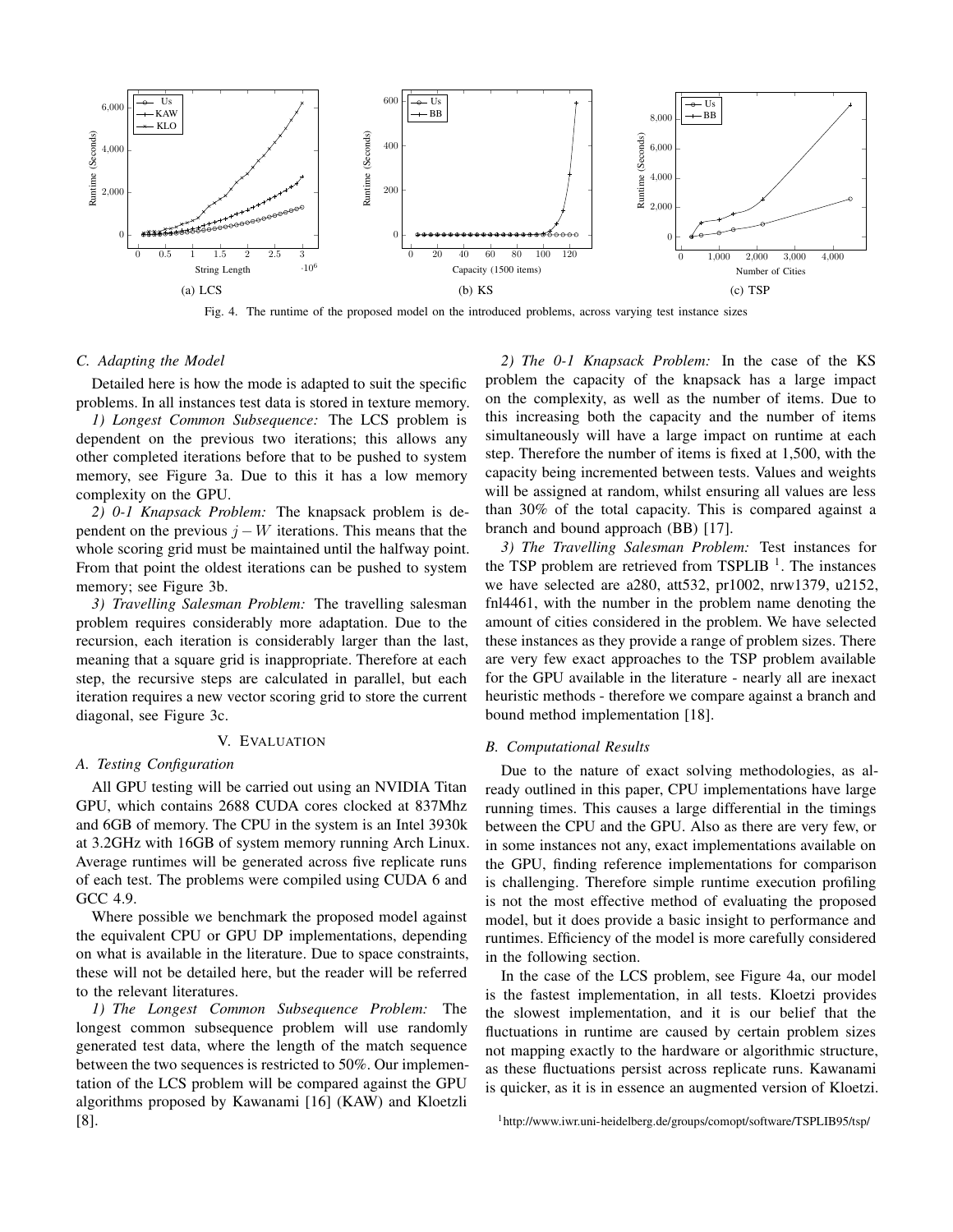

Fig. 5. The results of the introduced different CUDA profiling metrics

Considering the KS problem, see Figure 4b, again our model demonstrates the highest level of performance, but it is only being compared against a CPU implementation. What the results demonstrate is that when using a CPU, the runtime of exact solving quickly rises to unmanageable levels as the capacity increases, although this is an issue the GPU does not suffer from. The GPU runtime however is not linear, the runtime does increase, although at a much slower rate than the CPU. This makes a direct comparison impossible as by time the GPU runtime rises, the CPU is taking many days to run.

Finally considering the TSP problem, see Figure 4c, our model shows considerably improved performance against the CPU. It was challenging to find a reference implementation to compare our model to, as the most prevalent method of solving the TSP by far is through the use of heuristic and metaheuristic methods. However, we sought an exact method to compare ours too.

In all of the selected problems, our model demonstrates improved run times compared to existing methods. In some of the test instances we used CPU methods to compare against in order to ensure that our exact model was being compared against similar algorithms. In the case of the LCS problem, comparisons were made against GPU implementations, as there are many readily available in the literature, and the proposed model still provided the quickest run times. As already discussed we expected to suffer some speed disadvantages as we are proposing a generic multi-problem approach, although the run times observed demonstrate a high level of performance from the model.

# *C. CUDA Profiling*

In addition to considering the runtime of each algorithm, the efficiency of the model can be considered using the NVIDIA CUDA profiler, *nvprof*. The metrics that we have selected are global load efficiency, warp execution efficiency and the instructions per clock.

The global load efficiency is a measure of the requested global memory load throughput compared to the required global memory load throughput. Using this metric we can get an indication of how the memory structures align to the underlying hardware, and how effective the implemented memory access patters are. Secondly the warp execution efficiency is a

ratio of the average active threads per warp to the maximum number of threads per warp supported on a multiprocessor. Using this metric we can gauge how much divergence is within the model and how effectively the threads available on the GPU are being used. Finally recording instructions per clock, which should be maximised, is an effective overall measure of performance, as many factors can have an effect on it such as memory transactions and divergence within the code.

Due to the nature of the profiling, there is considerable overhead added to the runtime. Each CUDA code block has to be replicated multiple times, and profiling data saved and stored. Problem sizes had to be severely restricted therefore in the case of the LCS problem string length was 3,000, in the case of the KS problem capacity was 500, and in the case of the TSP problem the smallest a280 instance was used.

Considering the global load metric first, the results show that all averages are greater than 75%. This demonstrates that the underlying memory architecture is working efficiently, and even the values for the slowest accesses are still 60% efficient or higher. As memory operations on CUDA are computationally expensive, and these dynamic programming based approaches require large amounts of memory operations it is imperative the efficiency value is high, which based on the observed results, it is.

Next considering the warp execution efficiency, all averages in this test are nearly 80% or higher. The LCS problem shows 100% across all runs; this is due to padding being placed at the start and the end of the string allowing it to be exactly divisible by the block size, removing the need for any code divergence at all. The other problems have very low minimum values which can likely be attributed to very small diagonals at the start and the end of execution, during the *warm up* and *warm down*, wasting resources within a block and causing divergence. Regardless, the averages are still high, further demonstrating the low minimums are isolated incidents. The results demonstrate the resources of the GPU are being utilized effectively during execution.

Finally considering the instructions per clock (IPC), all of the averages are 0.5 or greater. Whilst this value is not as high as the other two metrics, it should be remembered that the IPC will be lower in memory heavy algorithms such as this one as instructions will stall whilst waiting for memory operations.